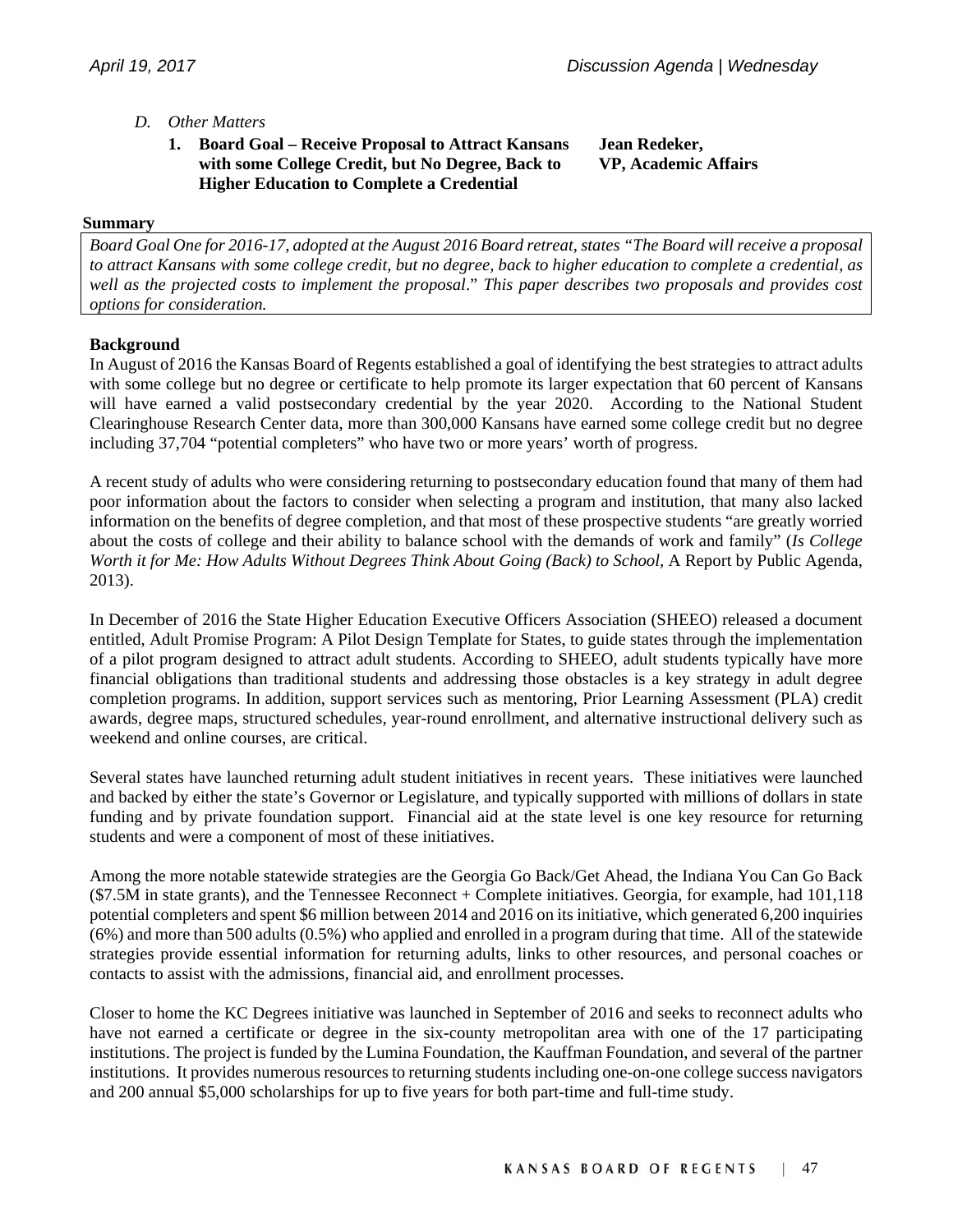Two proposals are listed below for consideration. The "Get *AHEAD* proposal focuses on primarily on student scholarships, while *Finish What You Started* is an alternative low-cost promotional campaign to encourage adults to complete an existing online degree program.

# **The Get** *AHEAD* **in Kansas Proposal**

The proposed \$2.0M Get *AHEAD* (Adult Higher Education Accessible Degrees) initiative would assist 1,500 adult Kansans to complete an online baccalaureate degree and another 500 students to complete an associate degree. The Get *AHEAD* programs would be aligned with state economic needs and would provide scholarships similar to those proposed by Board staff in 2013 for returning adult students as well as information about reverse transfer options. The 2,000 adult student target population represents about five percent of the Kansas "potential completers" noted in the National Student Clearinghouse data. SHEEO estimated the average annual tuition cost of an adult promise pilot program for 1,000 Pell-eligible students in the two-year sector to be \$350,000.

Three-fourths of the Get *AHEAD* project funds would be allocated for returning adult tuition scholarships. The proposed budget shown in the table below would also provide a project director and a program advisor along with a marketing campaign and the creation of a corps of volunteer adult student mentors. Based on U.S. Bureau of Labor Statistics, the increases in median weekly earnings associated with bachelor and associate degrees could increase the collective annual earnings of the Get *AHEAD* target population by \$32,682,000.

| Year 1        | <b>Year 2</b> | Year 3        | <b>Budget Item</b>                            |
|---------------|---------------|---------------|-----------------------------------------------|
| <b>Budget</b> | <b>Budget</b> | <b>Budget</b> |                                               |
| \$250,000     | \$750,000     | \$500,000     | Returning Adult Student (RAS) Scholarships    |
| \$125,000     | \$75,000      |               | Marketing Campaign and Website                |
| \$40,000      | \$10,000      |               | Adult Student Mentor Recruitment and Training |
| \$50,000      | \$50,000      |               | Project Director (.5 FTE) Salary and Benefits |
| \$75,000      | \$75,000      |               | Program Advisor (1.0 FTE) Salary and Benefits |
| \$540,000     | \$960,000     | \$500,000     | <b>Total</b>                                  |

#### **Proposed Get** *AHEAD* **Budget**

### **The** *Finish What You Started* **Proposal**

The *Finish What You Started* proposal was developed initially by a subcommittee of the Continuing Education Deans Advisory Council as an alternative low-cost promotional campaign to encourage adults to complete an existing online degree program. The proposal was refined by Board staff and envisions a new website where returning adult students could easily learn about all of the online associate and baccalaureate degree programs currently offered throughout the system. The participating institutions would promote and deliver online associate and bachelor degrees in areas designed to prepare a highly skilled workforce. Institutional participation would be voluntary and the institutions would identify which of their respective online programs should be featured as a part of the initiative.